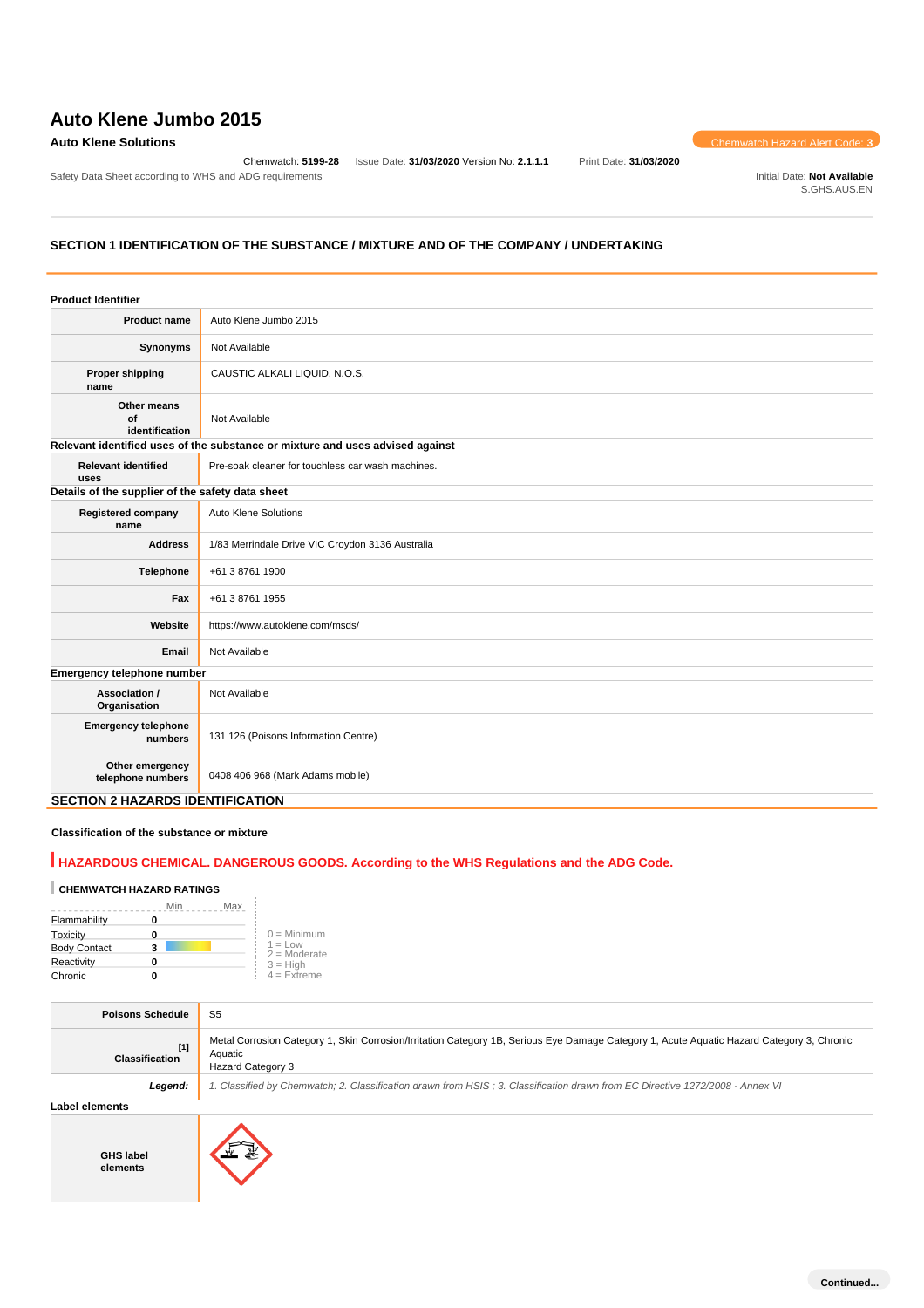# Chemwatch: **5199-28** Page **2** of **14** Issue Date: **31/03/2020 Auto Klene Jumbo 2015**

| <b>SIGNAL WORD</b>                    | <b>DANGER</b>                                                                                                                    |
|---------------------------------------|----------------------------------------------------------------------------------------------------------------------------------|
| Hazard statement(s)                   |                                                                                                                                  |
| H <sub>290</sub>                      | May be corrosive to metals.                                                                                                      |
| H314                                  | Causes severe skin burns and eye damage.                                                                                         |
| H318                                  | Causes serious eye damage.                                                                                                       |
| H412                                  | Harmful to aquatic life with long lasting effects.                                                                               |
| Precautionary statement(s) Prevention |                                                                                                                                  |
| P260                                  | Do not breathe dust/fume/gas/mist/vapours/spray.                                                                                 |
| P280                                  | Wear protective gloves/protective clothing/eye protection/face protection.                                                       |
| P234                                  | Keep only in original container.                                                                                                 |
| P273                                  | Avoid release to the environment.                                                                                                |
| Precautionary statement(s) Response   |                                                                                                                                  |
| P301+P330+P331                        | IF SWALLOWED: Rinse mouth. Do NOT induce vomiting.                                                                               |
| P303+P361+P353                        | IF ON SKIN (or hair): Remove/Take off immediately all contaminated clothing. Rinse skin with water/shower.                       |
| P305+P351+P338                        | IF IN EYES: Rinse cautiously with water for several minutes. Remove contact lenses, if present and easy to do. Continue rinsing. |
| P310                                  | Immediately call a POISON CENTER or doctor/physician.                                                                            |
| P363                                  | Wash contaminated clothing before reuse.                                                                                         |
| P390                                  | Absorb spillage to prevent material damage.                                                                                      |
| P304+P340                             | IF INHALED: Remove victim to fresh air and keep at rest in a position comfortable for breathing.                                 |
| Precautionary statement(s) Storage    |                                                                                                                                  |
| P405                                  | Store locked up.                                                                                                                 |
| Precautionary statement(s) Disposal   |                                                                                                                                  |
| P501                                  | Dispose of contents/container in accordance with local regulations.                                                              |

### **SECTION 3 COMPOSITION / INFORMATION ON INGREDIENTS**

#### **Substances**

See section below for composition of Mixtures

#### **Mixtures**

| <b>CAS No</b> | %[weight] | Name                                               |
|---------------|-----------|----------------------------------------------------|
| 1310-73-2     | $5 - 10$  | sodium hydroxide                                   |
| 6834-92-0     | $<$ 10    | sodium metasilicate, anhydrous                     |
| Not Available | $<$ 10    | other alkaline salts                               |
| 68989-03-7    | $3-6$     | quaternary cocoamine dimethyl sulfate, ethoxylated |
| Not Available | $3-6$     | Ingredients determined not to be hazardous         |
| 7732-18-5     | >60       | water                                              |

## **SECTION 4 FIRST AID MEASURES**

| Description of first aid measures |                                                                                                                                                                                                                                                                                                                                                                                                                                                                                                                                                                                |
|-----------------------------------|--------------------------------------------------------------------------------------------------------------------------------------------------------------------------------------------------------------------------------------------------------------------------------------------------------------------------------------------------------------------------------------------------------------------------------------------------------------------------------------------------------------------------------------------------------------------------------|
| <b>Eye Contact</b>                | If this product comes in contact with the eyes:<br>Immediately hold eyelids apart and flush the eye continuously with running water.<br>Ensure complete irrigation of the eye by keeping eyelids apart and away from eye and moving the eyelids by occasionally lifting the upper and<br>lower lids. Continue flushing until advised to stop by the Poisons Information Centre or a doctor, or for at least 15 minutes.<br>▶ Transport to hospital or doctor without delay.<br>► Removal of contact lenses after an eye injury should only be undertaken by skilled personnel. |
| <b>Skin Contact</b>               | If skin or hair contact occurs:<br>Immediately flush body and clothes with large amounts of water, using safety shower if<br>available. • Quickly remove all contaminated clothing, including footwear.<br>► Wash skin and hair with running water. Continue flushing with water until advised to stop by the Poisons Information<br>Centre. Transport to hospital, or doctor.                                                                                                                                                                                                 |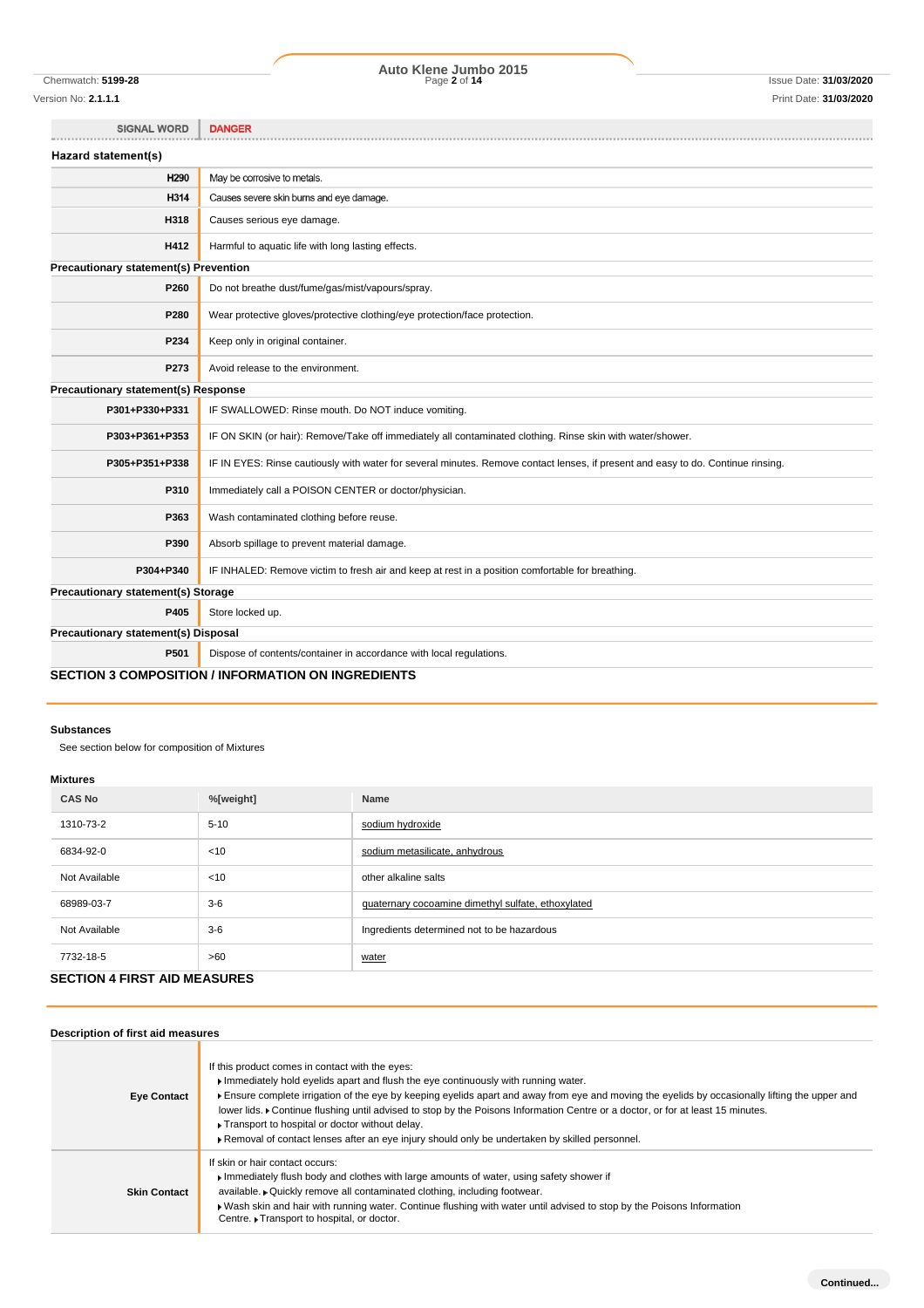Chemwatch: **5199-28** Page **3** of **14** Issue Date: **31/03/2020 Auto Klene Jumbo 2015**

Version No: **2.1.1.1** Print Date: **31/03/2020**

**Inhalation** If fumes or combustion products are inhaled remove from contaminated area. Lay patient down. Keep warm and rested. Prostheses such as false teeth, which may block airway, should be removed, where possible, prior to initiating first aid procedures. Apply artificial respiration if not breathing, preferably with a demand valve resuscitator, bag-valve mask device, or pocket mask as trained. Perform CPR if necessary. Transport to hospital, or doctor. Inhalation of vapours or aerosols (mists, fumes) may cause lung oedema. Corrosive substances may cause lung damage (e.g. lung oedema, fluid in the lungs). As this reaction may be delayed up to 24 hours after exposure, affected individuals need complete rest (preferably in semi-recumbent posture) and must be kept under medical observation even if no symptoms are (yet) manifested. Before any such manifestation, the administration of a spray containing a dexamethasone derivative or beclomethasone derivative may be considered. **This must definitely be left to a doctor or person authorised by him/her.** (ICSC13719) **Ingestion** For advice, contact a Poisons Information Centre or a doctor at once. ► Urgent hospital treatment is likely to be needed. If swallowed do **NOT** induce vomiting. If vomiting occurs, lean patient forward or place on left side (head-down position, if possible) to maintain open airway and prevent aspiration. Observe the patient carefully. Never give liquid to a person showing signs of being sleepy or with reduced awareness; i.e. becoming unconscious. Give water to rinse out mouth, then provide liquid slowly and as much as casualty can comfortably drink. **Transport to hospital or doctor without delay.** 

#### **Indication of any immediate medical attention and special treatment needed**

Treat symptomatically.

- For acute or short-term repeated exposures to highly alkaline materials:
	- Respiratory stress is uncommon but present occasionally because of soft tissue edema.
	- Unless endotracheal intubation can be accomplished under direct vision, cricothyroidotomy or tracheotomy may be necessary.
	- Oxygen is given as indicated.
	- $\blacktriangleright$  The presence of shock suggests perforation and mandates an intravenous line and fluid administration.
- Damage due to alkaline corrosives occurs by liquefaction necrosis whereby the saponification of fats and solubilisation of proteins allow deep penetration into the tissue. Alkalis continue to cause damage after exposure.
- INGESTION:
- Milk and water are the preferred diluents
- No more than 2 glasses of water should be given to an adult.
- Neutralising agents should never be given since exothermic heat reaction may compound
- injury. \* Catharsis and emesis are absolutely contra-indicated.
- \* Activated charcoal does not absorb alkali.
- \* Gastric lavage should not be used.
- Supportive care involves the following:
- Withhold oral feedings initially.
- If endoscopy confirms transmucosal injury start steroids only within the first 48 hours.
- Carefully evaluate the amount of tissue necrosis before assessing the need for surgical intervention.
- Patients should be instructed to seek medical attention whenever they develop difficulty in swallowing
- (dysphagia). SKIN AND EYE:
- **Injury should be irrigated for 20-30 minutes.**
- Eye injuries require saline. [Ellenhorn & Barceloux: Medical Toxicology]

#### **SECTION 5 FIREFIGHTING MEASURES**

#### **Extinguishing media**

The product contains a substantial proportion of water, therefore there are no restrictions on the type of extinguishing media which may be used. Choice of extinguishing media should take into account surrounding areas.

Though the material is non-combustible, evaporation of water from the mixture, caused by the heat of nearby fire, may produce floating layers of combustible substances. In such an event consider:  $\mathbf{r}$  foam.  $\mathbf{r}$  dry chemical powder.  $\mathbf{r}$  carbon dioxide.

#### **Special hazards arising from the substrate or mixture**

| <b>Fire Incompatibility</b>     | None known.                                                                                                                                                                                                                                                                                                                                                                                                                                                                                                                                                                 |
|---------------------------------|-----------------------------------------------------------------------------------------------------------------------------------------------------------------------------------------------------------------------------------------------------------------------------------------------------------------------------------------------------------------------------------------------------------------------------------------------------------------------------------------------------------------------------------------------------------------------------|
| <b>Advice for firefighters</b>  |                                                                                                                                                                                                                                                                                                                                                                                                                                                                                                                                                                             |
| <b>Fire Fighting</b>            | Alert Fire Brigade and tell them location and nature of hazard.<br>. Wear full body protective clothing with breathing apparatus.<br>► Prevent, by any means available, spillage from entering drains or water course.<br>• Use fire fighting procedures suitable for surrounding area.<br>Do not approach containers suspected to be hot.<br>Cool fire exposed containers with water spray from a protected location.<br>If safe to do so, remove containers from path of fire.                                                                                            |
| <b>Fire/Explosion</b><br>Hazard | The material is not readily combustible under normal conditions.<br>However, it will break down under fire conditions and the organic component may burn.<br>Not considered to be a significant fire risk.<br>Heat may cause expansion or decomposition with violent rupture of containers.<br>Decomposes on heating and may produce toxic fumes of carbon monoxide<br>(CO). ▶ May emit acrid smoke.<br>Decomposes on heating and produces toxic fumes of:, carbon dioxide (CO2), other pyrolysis products typical of burning organic material May emit<br>corrosive fumes. |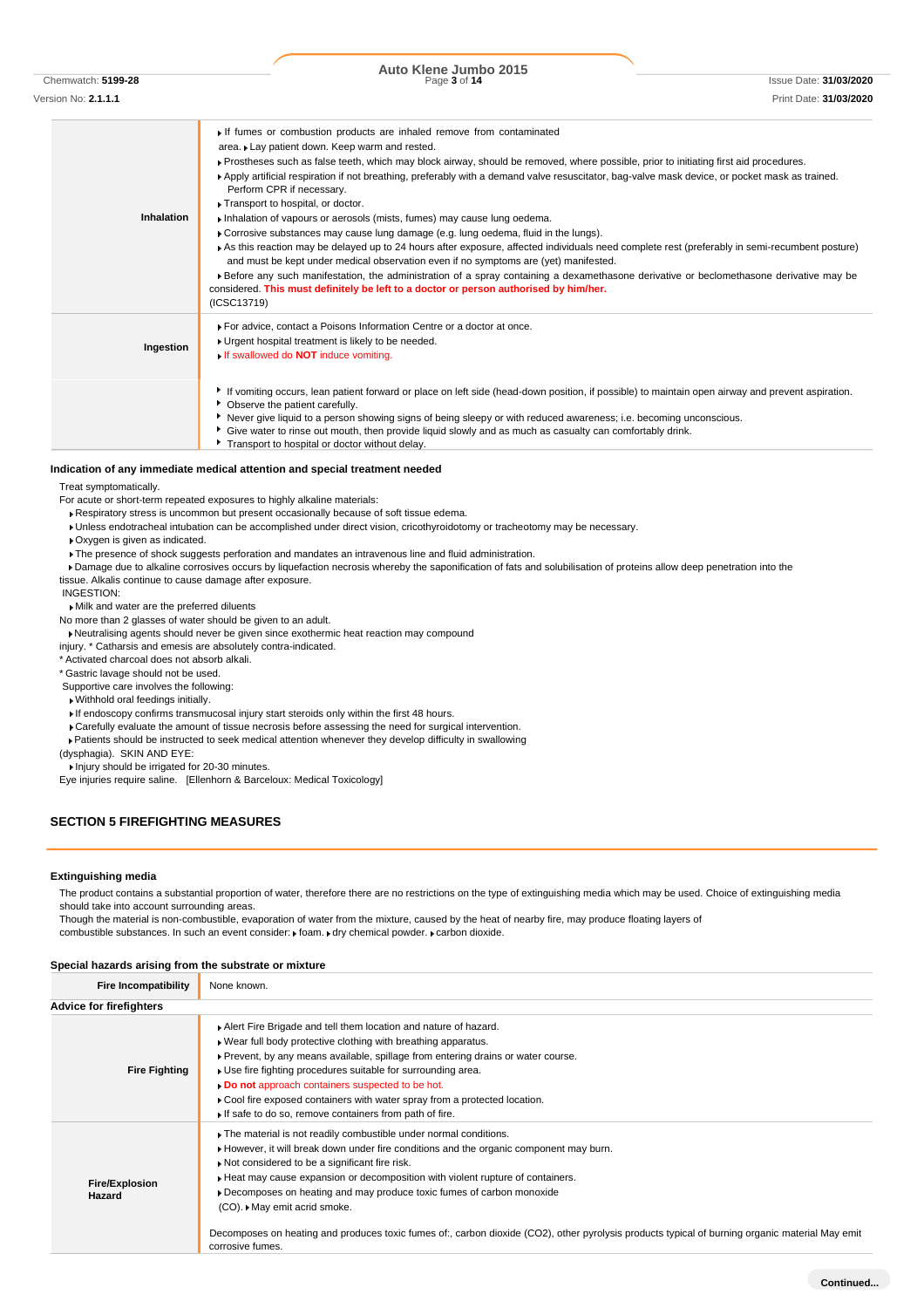#### **SECTION 6 ACCIDENTAL RELEASE MEASURES**

#### **Personal precautions, protective equipment and emergency procedures**

| <b>Minor Spills</b> | • Drains for storage or use areas should have retention basins for pH adjustments and dilution of spills before discharge or disposal of<br>material. Check regularly for spills and leaks.<br>Clean up all spills immediately.<br>Avoid breathing vapours and contact with skin and eyes.<br>• Control personal contact with the substance, by using protective equipment. •<br>Contain and absorb spill with sand, earth, inert material or vermiculite.<br>$\bullet$ Wipe up.<br>• Place in a suitable, labelled container for waste disposal. |
|---------------------|---------------------------------------------------------------------------------------------------------------------------------------------------------------------------------------------------------------------------------------------------------------------------------------------------------------------------------------------------------------------------------------------------------------------------------------------------------------------------------------------------------------------------------------------------|
| <b>Major Spills</b> | ▶ Clear area of personnel and move upwind.<br>Alert Fire Brigade and tell them location and nature of hazard.<br>▶ Wear full body protective clothing with breathing apparatus.<br>► Prevent, by any means available, spillage from entering drains or water course.<br>▶ Stop leak if safe to do so.<br>▶ Contain spill with sand, earth or vermiculite.<br>▶ Collect recoverable product into labelled containers for recycling.<br>Business Business of the second state of the state of the state of ABO.                                     |

Personal Protective Equipment advice is contained in Section 8 of the SDS.

#### **SECTION 7 HANDLING AND STORAGE**

| Precautions for safe handling |                                                                                                                                                                                                                                                                                                                                                                                                                                                                        |
|-------------------------------|------------------------------------------------------------------------------------------------------------------------------------------------------------------------------------------------------------------------------------------------------------------------------------------------------------------------------------------------------------------------------------------------------------------------------------------------------------------------|
| Safe handling                 | . DO NOT allow clothing wet with material to stay in contact with skin<br>Avoid all personal contact, including inhalation.<br>▶ Wear protective clothing when risk of exposure occurs.<br>▶ Use in a well-ventilated area.<br>Avoid contact with moisture.<br>Avoid contact with incompatible materials.<br>• When handling, DO NOT eat, drink or smoke.<br>Keep containers securely sealed when not in use.                                                          |
| Other information             | Store in original containers.<br>Keep containers securely sealed.<br>Store in a cool, dry, well-ventilated area.<br>Store away from incompatible materials and foodstuff containers.<br>▶ Protect containers against physical damage and check regularly for leaks.<br>▶ Observe manufacturer's storage and handling recommendations contained within this SDS.<br>DO NOT store near acids, or oxidising agents<br>No smoking, naked lights, heat or ignition sources. |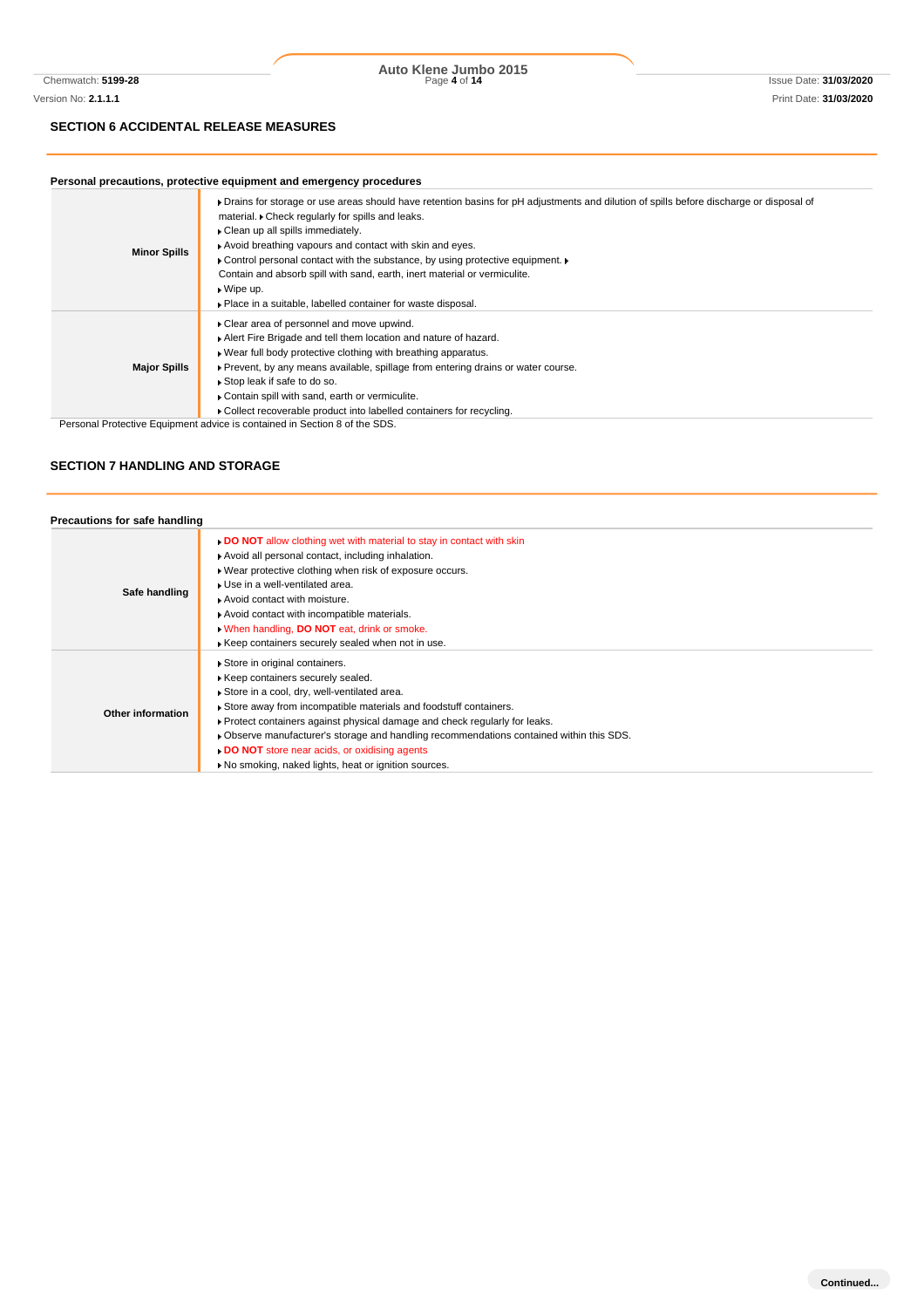Chemwatch: **5199-28** Page **5** of **14** Issue Date: **31/03/2020 Auto Klene Jumbo 2015**

#### **Conditions for safe storage, including any incompatibilities**

|                            | oonannons for safe storage, moraamg any moompanomics                                                                                                                                                                                                                                                                                                                                                                                                                                                                                                                                                                                                                                                                                                                                                                                                                                                                                                                  |
|----------------------------|-----------------------------------------------------------------------------------------------------------------------------------------------------------------------------------------------------------------------------------------------------------------------------------------------------------------------------------------------------------------------------------------------------------------------------------------------------------------------------------------------------------------------------------------------------------------------------------------------------------------------------------------------------------------------------------------------------------------------------------------------------------------------------------------------------------------------------------------------------------------------------------------------------------------------------------------------------------------------|
| Suitable container         | Lined metal can, lined metal pail/ can.<br>▶ Plastic pail.<br>▶ Polyliner drum.<br>▶ Packing as recommended by manufacturer.<br>• Check all containers are clearly labelled and free from leaks.<br>For low viscosity materials<br>Drums and jerricans must be of the non-removable head type.<br>• Where a can is to be used as an inner package, the can must have a screwed enclosure.<br>For materials with a viscosity of at least 2680 cSt. (23 deg. C) and solids (between 15 C deg. and 40 deg C.):<br>Removable head packaging; r<br>Cans with friction closures and<br>low pressure tubes and cartridges<br>may be used.<br>Where combination packages are used, and the inner packages are of glass, porcelain or stoneware, there must be sufficient inert cushioning<br>material in contact with inner and outer packages unless the outer packaging is a close fitting moulded plastic box and the substances are not<br>incompatible with the plastic. |
| Storage<br>incompatibility | Avoid strong acids, acid chlorides, acid anhydrides and chloroformates.<br>Avoid contact with copper, aluminium and their alloys.<br>Avoid contamination of water, foodstuffs, feed or seed.                                                                                                                                                                                                                                                                                                                                                                                                                                                                                                                                                                                                                                                                                                                                                                          |

#### **SECTION 8 EXPOSURE CONTROLS / PERSONAL PROTECTION**

#### **Control parameters**

#### ı **OCCUPATIONAL EXPOSURE LIMITS (OEL)**

| <b>INGREDIENT DATA</b>                                   |                                        |                                  |            |               |                      |  |              |               |  |
|----------------------------------------------------------|----------------------------------------|----------------------------------|------------|---------------|----------------------|--|--------------|---------------|--|
| Source                                                   | Ingredient                             | <b>Material name</b>             | <b>TWA</b> |               | <b>STEL</b>          |  | Peak         | <b>Notes</b>  |  |
| Australia Exposure<br>Standards                          | sodium hydroxide                       | Sodium hydroxide                 |            | Not Available | Not Available        |  | $2$ mg/m $3$ | Not Available |  |
| <b>EMERGENCY LIMITS</b>                                  |                                        |                                  |            |               |                      |  |              |               |  |
| Ingredient                                               | <b>Material name</b>                   |                                  |            | TEEL-1        | TEEL-2               |  |              | TEEL-3        |  |
| sodium hydroxide                                         | Sodium hydroxide                       |                                  |            | Not Available | Not Available        |  |              | Not Available |  |
| sodium metasilicate,<br>anhydrous                        |                                        | Sodium metasilicate pentahydrate |            |               | 45 mg/m3<br>45 mg/m3 |  |              | 170 mg/m3     |  |
| sodium metasilicate,<br>anhydrous                        | Sodium silicate; (Sodium metasilicate) |                                  |            | 18 mg/m3      | 230 mg/m3            |  |              | 230 mg/m3     |  |
| Ingredient                                               | <b>Original IDLH</b>                   |                                  |            |               | <b>Revised IDLH</b>  |  |              |               |  |
| sodium hydroxide                                         | 250 mg/m3                              |                                  |            | $10$ mg/m $3$ |                      |  |              |               |  |
| sodium metasilicate,<br>anhydrous                        | Not Available                          |                                  |            |               | Not Available        |  |              |               |  |
| other alkaline salts                                     | Not Available                          |                                  |            |               | Not Available        |  |              |               |  |
| cocoamine<br>quaternary<br>dimethyl sulfate, ethoxylated | Not Available                          |                                  |            |               | Not Available        |  |              |               |  |
| Ingredients determined not to<br>be hazardous            | Not Available                          |                                  |            |               | Not Available        |  |              |               |  |
| water                                                    | Not Available                          |                                  |            |               | Not Available        |  |              |               |  |
| Evnacura contrala                                        |                                        |                                  |            |               |                      |  |              |               |  |

**CONTO** 

The basic types of engineering controls are:

Process controls which involve changing the way a job activity or process is done to reduce the risk.

Enclosure and/or isolation of emission source which keeps a selected hazard "physically" away from the worker and ventilation that strategically "adds" and "removes" air in the work environment. Ventilation can remove or dilute an air contaminant if designed properly. The design of a ventilation system must match the particular process and chemical or contaminant in use.

Employers may need to use multiple types of controls to prevent employee overexposure.

**Personal protection**



**Appropriate engineering controls**

Engineering controls are used to remove a hazard or place a barrier between the worker and the hazard. Well-designed engineering controls can be highly effective in protecting workers and will typically be independent of worker interactions to provide this high level of protection.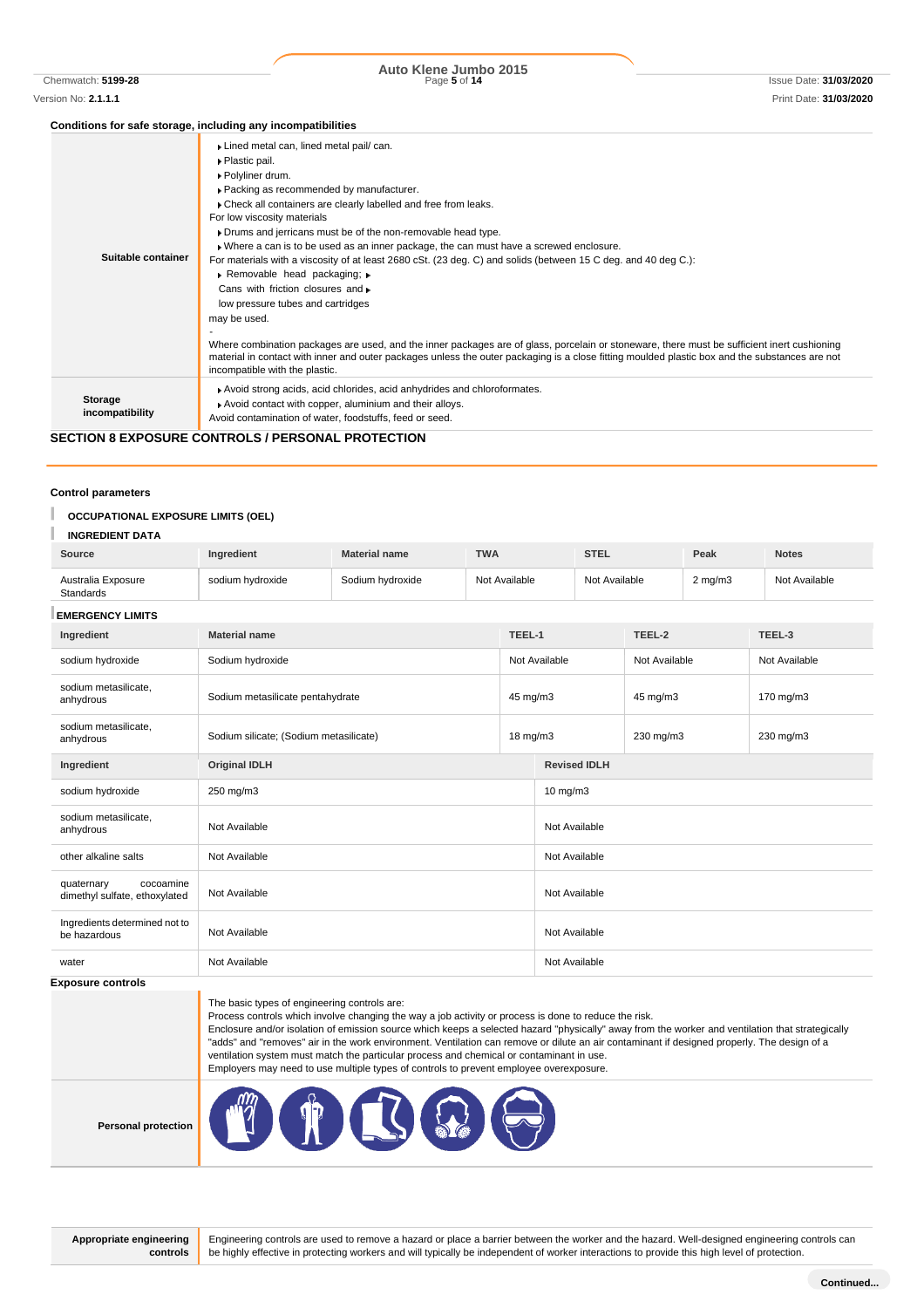Chemwatch: **5199-28** Page **6** of **14** Issue Date: **31/03/2020 Auto Klene Jumbo 2015**

| Eye and face<br>protection | Chemical goggles.<br>Full face shield may be required for supplementary but never for primary protection of eyes.<br>Contact lenses may pose a special hazard; soft contact lenses may absorb and concentrate irritants. A written policy document, describing the<br>wearing of lenses or restrictions on use, should be created for each workplace or task. This should include a review of lens absorption and<br>adsorption for the class of chemicals in use and an account of injury experience. Medical and first-aid personnel should be trained in their<br>removal and suitable equipment should be readily available. In the event of chemical exposure, begin eye irrigation immediately and remove<br>contact lens as soon as practicable.                                                                                                                                                                                                                                                                                                                                                                                                                                                                                                                                                                                                                                                                                                                                                                                                                                                                                                                                                                                                                                                                                                                                                                                       |
|----------------------------|-----------------------------------------------------------------------------------------------------------------------------------------------------------------------------------------------------------------------------------------------------------------------------------------------------------------------------------------------------------------------------------------------------------------------------------------------------------------------------------------------------------------------------------------------------------------------------------------------------------------------------------------------------------------------------------------------------------------------------------------------------------------------------------------------------------------------------------------------------------------------------------------------------------------------------------------------------------------------------------------------------------------------------------------------------------------------------------------------------------------------------------------------------------------------------------------------------------------------------------------------------------------------------------------------------------------------------------------------------------------------------------------------------------------------------------------------------------------------------------------------------------------------------------------------------------------------------------------------------------------------------------------------------------------------------------------------------------------------------------------------------------------------------------------------------------------------------------------------------------------------------------------------------------------------------------------------|
| <b>Skin protection</b>     | See Hand protection below                                                                                                                                                                                                                                                                                                                                                                                                                                                                                                                                                                                                                                                                                                                                                                                                                                                                                                                                                                                                                                                                                                                                                                                                                                                                                                                                                                                                                                                                                                                                                                                                                                                                                                                                                                                                                                                                                                                     |
| Hands/feet protection      | Wear chemical protective gloves, e.g. PVC.<br>▶ Wear safety footwear or safety gumboots, e.g. Rubber<br>• When handling corrosive liquids, wear trousers or overalls outside of boots, to avoid spills entering boots.<br>NOTE:<br>The material may produce skin sensitisation in predisposed individuals. Care must be taken, when removing gloves and other protective<br>equipment, to avoid all possible skin contact.<br>▶ Contaminated leather items, such as shoes, belts and watch-bands should be removed and destroyed.<br>The selection of suitable gloves does not only depend on the material, but also on further marks of quality which vary from manufacturer to<br>manufacturer. Where the chemical is a preparation of several substances, the resistance of the glove material can not be calculated in advance<br>and has therefore to be checked prior to the application.<br>The exact break through time for substances has to be obtained from the manufacturer of the protective gloves and has to be observed when<br>making a final choice.<br>Suitability and durability of glove type is dependent on usage. Important factors in the selection of gloves include:<br>$\triangleright$ frequency and duration of contact, $\triangleright$<br>chemical resistance of glove material,<br>▶ glove thickness and<br>▶ dexterity<br>Select gloves tested to a relevant standard (e.g. Europe EN 374, US F739, AS/NZS 2161.1 or national equivalent).<br>• When prolonged or frequently repeated contact may occur, a glove with a protection class of 5 or higher (breakthrough time greater than 240)<br>minutes according to EN 374, AS/NZS 2161.10.1 or national equivalent) is recommended.<br>» When only brief contact is expected, a glove with a protection class of 3 or higher (breakthrough time greater than 60 minutes according to EN<br>374, AS/NZS 2161.10.1 or national equivalent) is recommended. |
| <b>Body protection</b>     | See Other protection below                                                                                                                                                                                                                                                                                                                                                                                                                                                                                                                                                                                                                                                                                                                                                                                                                                                                                                                                                                                                                                                                                                                                                                                                                                                                                                                                                                                                                                                                                                                                                                                                                                                                                                                                                                                                                                                                                                                    |
| Other protection           | Overalls.<br>▶ PVC Apron.<br>▶ PVC protective suit may be required if exposure severe.<br>▶ Eyewash unit.<br>Ensure there is ready access to a safety shower.                                                                                                                                                                                                                                                                                                                                                                                                                                                                                                                                                                                                                                                                                                                                                                                                                                                                                                                                                                                                                                                                                                                                                                                                                                                                                                                                                                                                                                                                                                                                                                                                                                                                                                                                                                                 |
| <b>Thermal hazards</b>     | Not Available                                                                                                                                                                                                                                                                                                                                                                                                                                                                                                                                                                                                                                                                                                                                                                                                                                                                                                                                                                                                                                                                                                                                                                                                                                                                                                                                                                                                                                                                                                                                                                                                                                                                                                                                                                                                                                                                                                                                 |
| Recommended material(s)    | <b>Respiratory protection</b>                                                                                                                                                                                                                                                                                                                                                                                                                                                                                                                                                                                                                                                                                                                                                                                                                                                                                                                                                                                                                                                                                                                                                                                                                                                                                                                                                                                                                                                                                                                                                                                                                                                                                                                                                                                                                                                                                                                 |
| OLOVE OF FOTION INDEV      | $\sim$ ALC D. Filter of sufficient expects. (A.C.A.IZC. 474C. 8, 474F. FM 449-0000, 8, 440-0004                                                                                                                                                                                                                                                                                                                                                                                                                                                                                                                                                                                                                                                                                                                                                                                                                                                                                                                                                                                                                                                                                                                                                                                                                                                                                                                                                                                                                                                                                                                                                                                                                                                                                                                                                                                                                                               |

Glove selection is based on a modified presentation of the: *"***Forsberg Clothing Performance Index".**

The effect(s) of the following substance(s) are taken into account in the *computer-*

*generated* selection:

Auto Klene Jumbo 2015 varies with Type of filter.

**GLOVE SELECTION INDEX The Superint Capacity COVER SETS COVER 1716 & 1716 & 1715, EN 143:2000 & 149:2001, ANSI** Z88 or national equivalent)

> Where the concentration of gas/particulates in the breathing zone, approaches or exceeds the

"Exposure Standard" (or ES), respiratory protection is required.

Degree of protection varies with both face-piece and Class of filter; the nature of protection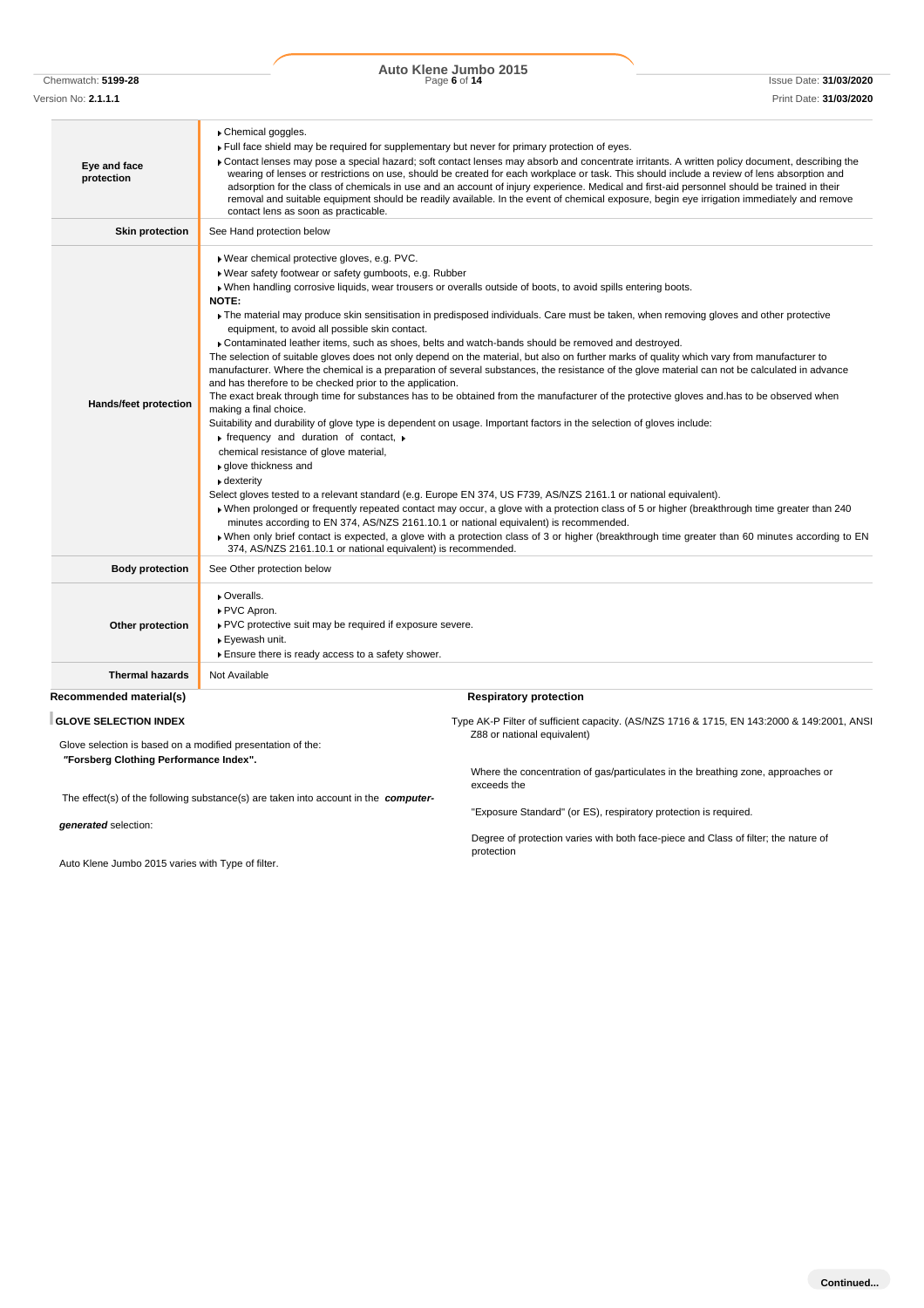| Chemwatch: 5199-28<br>Version No. 2.1.1.1 | Auto Klene Jumbo 2015<br>CPI |  | Page 7 of 14 Required Minimum<br><b>Protection Factor</b>                                                                                                                                                                                                                                                                                                                                                                                                                                                                                                                  | Half-Face<br>Respirator | <b>Full-Face</b><br>Respirator | Issue Date: 31/03/2020<br>Respirance: 31/03/2020 |  |
|-------------------------------------------|------------------------------|--|----------------------------------------------------------------------------------------------------------------------------------------------------------------------------------------------------------------------------------------------------------------------------------------------------------------------------------------------------------------------------------------------------------------------------------------------------------------------------------------------------------------------------------------------------------------------------|-------------------------|--------------------------------|--------------------------------------------------|--|
| <b>BUTYL</b>                              | C                            |  |                                                                                                                                                                                                                                                                                                                                                                                                                                                                                                                                                                            |                         |                                |                                                  |  |
| NAT+NEOPR+NITRILE                         | C                            |  | up to 10 x ES                                                                                                                                                                                                                                                                                                                                                                                                                                                                                                                                                              | AK-AUS P2               | $\overline{\phantom{a}}$       | AK-PAPR-AUS /<br>Class 1 P2                      |  |
| NATURAL RUBBER                            | C                            |  | up to 50 x ES                                                                                                                                                                                                                                                                                                                                                                                                                                                                                                                                                              |                         | AK-AUS/<br>Class               |                                                  |  |
| NATURAL+NEOPRENE                          | C                            |  | up to 100 x ES                                                                                                                                                                                                                                                                                                                                                                                                                                                                                                                                                             |                         | 1 P <sub>2</sub>               |                                                  |  |
| <b>NEOPRENE</b>                           | C                            |  |                                                                                                                                                                                                                                                                                                                                                                                                                                                                                                                                                                            | ٠                       | AK-2 P2                        | AK-PAPR-2 P2 ^                                   |  |
| NEOPRENE/NATURAL                          | $\mathsf C$                  |  | ^ - Full-face<br>$A(AII$ classes) = Organic vapours, B AUS or B1 = Acid gasses, B2 = Acid gas or hydrogen<br>cyanide(HCN), B3 = Acid gas or hydrogen cyanide(HCN), $E =$ Sulfur dioxide(SO2), G =<br>Agricultural chemicals, $K =$ Ammonia(NH3), Hg = Mercury, NO = Oxides of nitrogen, MB =<br>Methyl bromide, AX = Low boiling point organic compounds(below 65 degC)<br>CPI - Chemwatch Performance<br>Index<br>A: Best Selection<br>B: Satisfactory; may degrade after 4 hours continuous immersion<br>C: Poor to Dangerous Choice for other than short term immersion |                         |                                |                                                  |  |
| <b>NITRILE</b>                            | C                            |  |                                                                                                                                                                                                                                                                                                                                                                                                                                                                                                                                                                            |                         |                                |                                                  |  |
| NITRILE+PVC                               | C                            |  |                                                                                                                                                                                                                                                                                                                                                                                                                                                                                                                                                                            |                         |                                |                                                  |  |
| PE                                        | C                            |  |                                                                                                                                                                                                                                                                                                                                                                                                                                                                                                                                                                            |                         |                                |                                                  |  |
| PE/EVAL/PE                                | C                            |  |                                                                                                                                                                                                                                                                                                                                                                                                                                                                                                                                                                            |                         |                                |                                                  |  |
| <b>PVA</b>                                | C                            |  |                                                                                                                                                                                                                                                                                                                                                                                                                                                                                                                                                                            |                         |                                |                                                  |  |
| <b>PVC</b>                                | C                            |  |                                                                                                                                                                                                                                                                                                                                                                                                                                                                                                                                                                            |                         |                                |                                                  |  |
| SARANEX-23                                | C                            |  |                                                                                                                                                                                                                                                                                                                                                                                                                                                                                                                                                                            |                         |                                |                                                  |  |
| SARANEX-23 2-PLY                          | C                            |  |                                                                                                                                                                                                                                                                                                                                                                                                                                                                                                                                                                            |                         |                                |                                                  |  |
| <b>TEFLON</b>                             | C                            |  |                                                                                                                                                                                                                                                                                                                                                                                                                                                                                                                                                                            |                         |                                |                                                  |  |
| <b>VITON</b>                              | C                            |  |                                                                                                                                                                                                                                                                                                                                                                                                                                                                                                                                                                            |                         |                                |                                                  |  |
| VITON/CHLOROBUTYL                         | $\mathsf{C}$                 |  |                                                                                                                                                                                                                                                                                                                                                                                                                                                                                                                                                                            |                         |                                |                                                  |  |

**NOTE**: As a series of factors will influence the actual performance of the glove, a final

selection must be based on detailed observation. -

\* Where the glove is to be used on a short term, casual or infrequent basis, factors such as"feel" or convenience (e.g. disposability),

may dictate a choice of gloves which might otherwise be unsuitable following long-term or frequent use. A qualified practitioner should be consulted.

## **SECTION 9 PHYSICAL AND CHEMICAL PROPERTIES**

#### **Information on basic physical and chemical properties**

| Appearance                                                    | Light straw coloured liquid with amine odour; mixes with water. |                                               |                |
|---------------------------------------------------------------|-----------------------------------------------------------------|-----------------------------------------------|----------------|
| <b>Physical state</b>                                         | Liquid                                                          | Relative density (Water =<br>1)               | $-1.1$         |
| Odour                                                         | Not Available                                                   | Partition coefficient n-<br>octanol / water   | Not Available  |
| <b>Odour threshold</b>                                        | Not Available                                                   | Auto-ignition<br>temperature<br>$(^{\circ}C)$ | Not Applicable |
| pH (as supplied)                                              | 12.1                                                            | Decomposition<br>temperature                  | Not Available  |
| <b>Melting</b><br>point<br>$\prime$<br>freezing<br>point (°C) | ~1                                                              | <b>Viscosity (cSt)</b>                        | Not Available  |
| Initial boiling point and<br>boiling range (°C)               | ~100                                                            | Molecular weight<br>(g/mol)                   | Not Applicable |
| Flash point (°C)                                              | Not Applicable                                                  | <b>Taste</b>                                  | Not Available  |
| <b>Evaporation rate</b>                                       | Not Available                                                   | <b>Explosive</b><br>properties                | Not Available  |
| Flammability                                                  | Not Applicable                                                  | Oxidising<br>properties                       | Not Available  |
| <b>Upper Explosive Limit</b><br>(%)                           | Not Applicable                                                  | <b>Surface Tension (dyn/cm</b><br>or mN/m)    | Not Available  |
| <b>Lower Explosive Limit</b><br>(%)                           | Not Applicable                                                  | <b>Volatile Component (%vol)</b>              | Not Available  |
| Vapour pressure<br>(kPa)                                      | 2.37 @ 20 degC                                                  | Gas group                                     | Not Available  |
| Solubility in water<br>(g/L)                                  | Miscible                                                        | pH as a solution<br>(1%)                      | Not Available  |
| Vapour density (Air =<br>1)                                   | Not Available                                                   | VOC g/L                                       | Not Available  |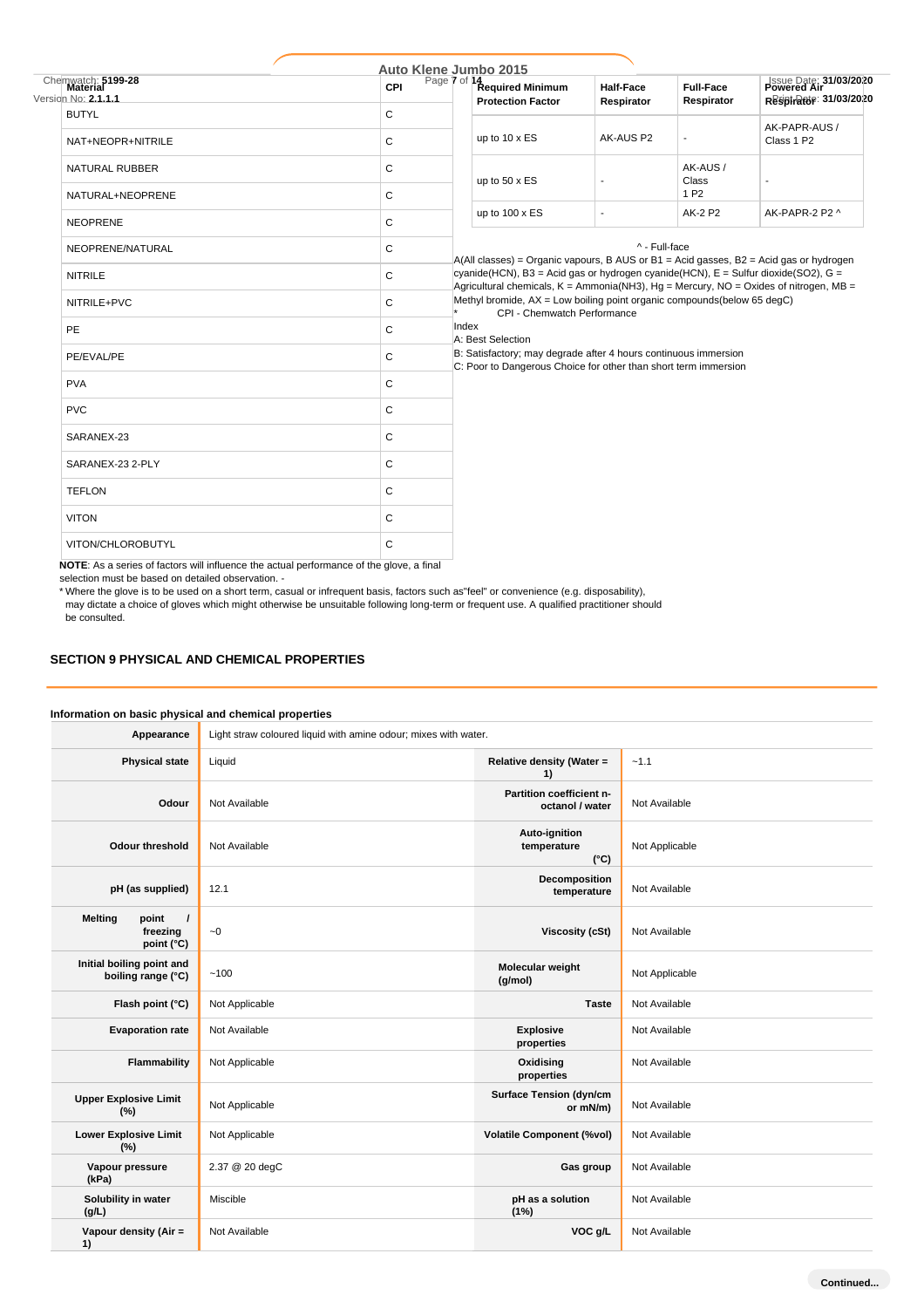## **SECTION 10 STABILITY AND REACTIVITY**

| Reactivity                                 | See section 7                                                                                                                    |  |  |
|--------------------------------------------|----------------------------------------------------------------------------------------------------------------------------------|--|--|
| <b>Chemical stability</b>                  | Unstable in the presence of incompatible materials.<br>Product is considered stable.<br>Hazardous polymerisation will not occur. |  |  |
| Possibility of hazardous<br>reactions      | See section 7                                                                                                                    |  |  |
| <b>Conditions to</b><br>avoid              | See section 7                                                                                                                    |  |  |
| Incompatible<br>materials                  | See section 7                                                                                                                    |  |  |
| <b>Hazardous decomposition</b><br>products | See section 5                                                                                                                    |  |  |
|                                            | <b>SECTION 11 TOXICOLOGICAL INFORMATION</b>                                                                                      |  |  |

#### **Information on toxicological effects Inhaled** Not normally a hazard due to non-volatile nature of product Inhaling corrosive bases may irritate the respiratory tract. Symptoms include cough, choking, pain and damage to the mucous membrane. **Ingestion** The material can produce chemical burns within the oral cavity and gastrointestinal tract following ingestion. Ingestion of sodium hydroxide may result in severe pain, burns to the mouth, throat, stomach, nausea and vomiting, swelling of the throat and subsequent perforation of the gastro-intestinal tract and suffocation but a 1% solution (pH 13.4) of sodium hydroxide in water failed to cause any damage of the stomach or gullet in rabbits. Considered an unlikely route of entry in commercial/industrial environments **Skin Contact** The material can produce chemical burns following direct contact with the skin. Sodium hydroxide causes burns which may take time to manifest and cause pain, thus care should be taken to avoid contamination of gloves and boots. A 5% aqueous solution of it produces tissue death on rabbit skin while 1% solution caused no effect on irrigated rabbit eye. Open cuts, abraded or irritated skin should not be exposed to this material Entry into the blood-stream, through, for example, cuts, abrasions or lesions, may produce systemic injury with harmful effects. Examine the skin prior to the use of the material and ensure that any external damage is suitably protected. **Eye** The material can produce chemical burns to the eye following direct contact. Vapours or mists may be extremely irritating. If applied to the eyes, this material causes severe eye damage. **Chronic** Repeated or prolonged exposure to corrosives may result in the erosion of teeth, inflammatory and ulcerative changes in the mouth and necrosis (rarely) of the jaw. Bronchial irritation, with cough, and frequent attacks of bronchial pneumonia may ensue. Substance accumulation, in the human body, may occur and may cause some concern following repeated or long-term occupational exposure. There is limited evidence that, skin contact with this product is more likely to cause a sensitisation reaction in some persons compared to the general population. **Auto Klene Jumbo 2015 TOXICITY IRRITATION** Not Available Not Available Not Available Not Available Not Available Not Available **sodium hydroxide TOXICITY IRRITATION sodium metasilicate, anhydrous TOXICITY IRRITATION quaternary cocoamine dimethyl sulfate, ethoxylated TOXICITY IRRITATION** Not Available Not Available Oral (rabbit) LD50: 325 mg/k<sup>[1]</sup> eye (rabbit): 0.05 mg/24h SEVERE Eye (rabbit):1 mg/24h SEVERE Eye (rabbit):1 mg/30s rinsed-SEVERE Skin (rabbit): 500 mg/24h SEVERE dermal (rat) LD50: >5000 mg/kg<sup>1</sup> skin (human): 250 mg/24h SEVERE Oral (rat) LD50: 600 mg/ $k_d$ <sup>[1]</sup> Skin (rabbit): 250 mg/24h SEVERE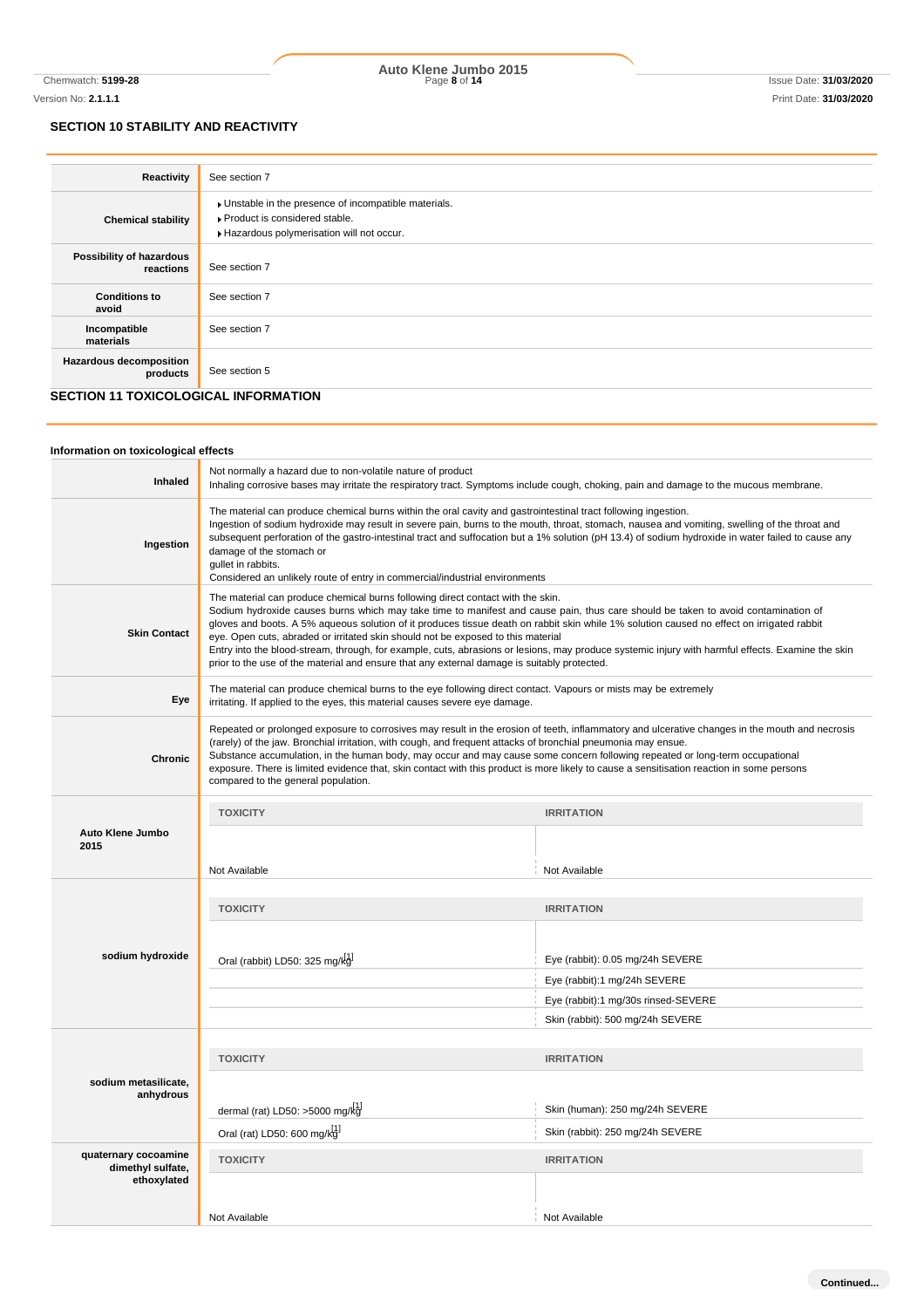Chemwatch: **5199-28** Page **9** of **14** Issue Date: **31/03/2020 Auto Klene Jumbo 2015** Version No: **2.1.1.1** Print Date: **31/03/2020**

#### **TOXICITY IRRITATION water**  $[2]$ Oral (rat) LD50: >90000 mg/kgNot Available *Legend: 1. Value obtained from Europe ECHA Registered Substances - Acute toxicity 2.\* Value obtained from manufacturer's SDS. Unless otherwise specified data extracted from RTECS - Register of Toxic Effect of chemical Substances* The material may produce severe irritation to the eye causing pronounced inflammation. Repeated or prolonged exposure to irritants may produce conjunctivitis The material may cause severe skin irritation after prolonged or repeated exposure and may produce on contact skin redness, swelling, the production of vesicles, scaling and thickening of the skin. Repeated exposures may produce severe ulceration. Asthma-like symptoms may continue for months or even years after exposure to the material ceases. This may be due to a non-allergenic condition known as reactive airways dysfunction syndrome (RADS) which can occur following exposure to high levels of highly irritating compound. Key **SODIUM HYDROXIDE** criteria for the diagnosis of RADS include the absence of preceding respiratory disease, in a non-atopic individual, with abrupt onset of persistent asthma-like symptoms within minutes to hours of a documented exposure to the irritant. A reversible airflow pattern, on spirometry, with the presence of moderate to severe bronchial hyperreactivity on methacholine challenge testing and the lack of minimal lymphocytic inflammation, without eosinophilia, have also been included in the criteria for diagnosis of RADS. RADS (or asthma) following an irritating inhalation is an infrequent disorder with rates related to the concentration of and duration of exposure to the irritating substance. Industrial bronchitis, on the other hand, is a disorder that occurs as result of exposure due to high concentrations of irritating substance (often particulate in nature) and is completely reversible after exposure ceases. The disorder is characterised by dyspnea, cough and mucus production. The material may cause severe skin irritation after prolonged or repeated exposure and may produce on contact skin redness, swelling, the production of vesicles, scaling and thickening of the skin. Repeated exposures may produce severe ulceration. Asthma-like symptoms may continue for months or even years after exposure to the material ceases. This may be due to a non-allergenic condition known as reactive airways dysfunction syndrome (RADS) which can occur following exposure to high levels of highly irritating compound. Key criteria for the diagnosis **SODIUM METASILICATE,** of RADS include the absence of preceding respiratory disease, in a non-atopic individual, with abrupt onset of persistent asthma-like symptoms **ANHYDROUS** within minutes to hours of a documented exposure to the irritant. A reversible airflow pattern, on spirometry, with the presence of moderate to severe bronchial hyperreactivity on methacholine challenge testing and the lack of minimal lymphocytic inflammation, without eosinophilia, have also been included in the criteria for diagnosis of RADS. RADS (or asthma) following an irritating inhalation is an infrequent disorder with rates related to the concentration of and duration of exposure to the irritating substance. Industrial bronchitis, on the other hand, is a disorder that occurs as result of exposure due to high concentrations of irritating substance (often particulate in nature) and is completely reversible after exposure ceases. The disorder is characterised by dyspnea, cough and mucus production. **QUATERNARY COCOAMINE DIMETHYL** No significant acute toxicological data identified in literature search. **SULFATE, ETHOXYLATED & WATER Acute Toxicity Carcinogenicity Carcinogenicity Skin Irritation/Corrosion Reproductivity**  $\overline{\circ}$ **Serious Eye STOT - Single Exposure Damage/Irritation Respiratory or Skin STOT - Repeated Exposure**  $\circ$ **Mutagenicity Aspiration Hazard** *Legend: – Data available but does not fill the criteria for classification – Data required to make classification available – Data Not Available to make classification*

## **SECTION 12 ECOLOGICAL INFORMATION**

| <b>Toxicity</b>                   |             |                           |                               |                |                |
|-----------------------------------|-------------|---------------------------|-------------------------------|----------------|----------------|
| Ingredient                        | Endpoint    | <b>Test Duration (hr)</b> | <b>Species</b>                | Value          | Source         |
| sodium hydroxide                  | EC50        | 384                       | Crustacea                     | 27901.643mg/L  | 3              |
| sodium hydroxide                  | EC50        | 96                        | Algae or other aquatic plants | 1034.10043mg/L | 3              |
| sodium hydroxide                  | <b>LC50</b> | 96                        | Fish                          | 4.16158mg/L    | 3              |
| sodium hydroxide                  | <b>NOEC</b> | 96                        | Fish                          | 56mg/L         | $\overline{4}$ |
| sodium hydroxide                  | EC50        | 48                        | Crustacea                     | 40.4mg/L       | $\overline{2}$ |
| sodium metasilicate,<br>anhydrous | <b>EC50</b> | 96                        | Crustacea                     | 160mg/L        |                |
| sodium metasilicate,<br>anhydrous | <b>LC50</b> | 96                        | Fish                          | 180mg/L        |                |
| sodium metasilicate,<br>anhydrous | <b>EC50</b> | 48                        | Crustacea                     | 1700mg/L       | $\overline{2}$ |

**Continued...**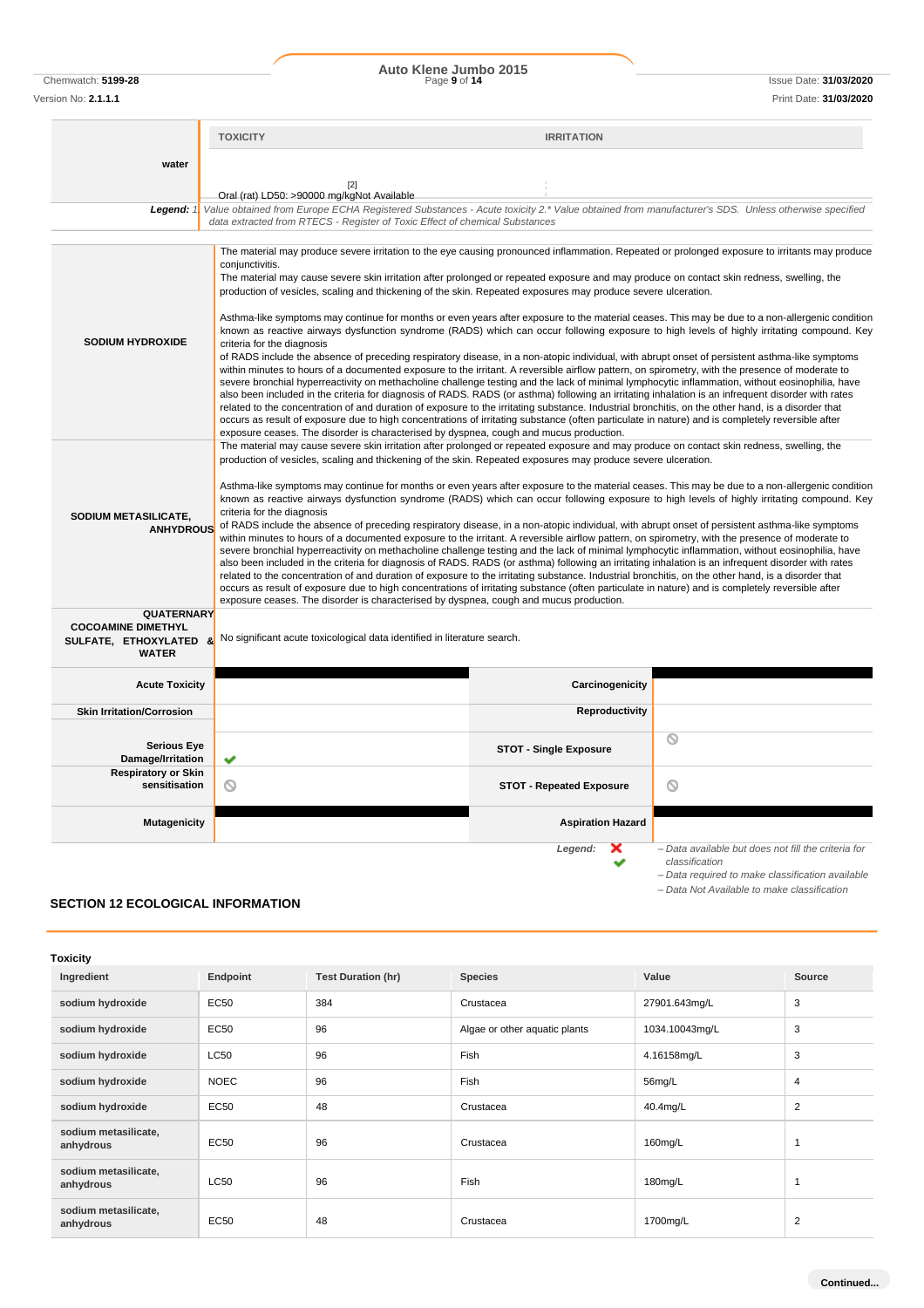# Chemwatch: **5199-28** Page **10** of **14** Issue Date: **31/03/2020 Auto Klene Jumbo 2015**

Version No: **2.1.1.1** Print Date: **31/03/2020**

| sodium metasilicate.<br>anhydrous | <b>EC50</b>                                                                                                                                                                                                                                                                                                      | 72  | Algae or other aquatic plants | 207mg/L      | $\overline{2}$ |
|-----------------------------------|------------------------------------------------------------------------------------------------------------------------------------------------------------------------------------------------------------------------------------------------------------------------------------------------------------------|-----|-------------------------------|--------------|----------------|
| water                             | <b>EC50</b>                                                                                                                                                                                                                                                                                                      | 384 | Crustacea                     | 199.179mg/L  | 3              |
| water                             | <b>EC50</b>                                                                                                                                                                                                                                                                                                      | 96  | Algae or other aquatic plants | 8768.874mg/L | 3              |
| water                             | LC50                                                                                                                                                                                                                                                                                                             | 96  | Fish                          | 897.520mg/L  | 3              |
| Legend:                           | Extracted from 1. IUCLID Toxicity Data 2. Europe ECHA Registered Substances - Ecotoxicological Information - Aquatic Toxicity 3. EPIWIN Suite<br>$V3.12 -$<br>Aquatic Toxicity Data (Estimated) 4. US EPA, Ecotox database - Aquatic Toxicity Data 5. ECETOC Aquatic Hazard Assessment Data 6. NITE<br>(Japan) - |     |                               |              |                |

*Bioconcentration Data 7. METI (Japan) - Bioconcentration Data 8. Vendor Data*

Harmful to aquatic organisms, may cause long-term adverse effects in the aquatic environment.

Do NOT allow product to come in contact with surface waters or to intertidal areas below the mean high water mark. Do not contaminate water when cleaning equipment or disposing of equipment wash-waters.

Wastes resulting from use of the product must be disposed of on site or at approved

waste sites. Prevent, by any means available, spillage from entering drains or water

courses. **DO NOT** discharge into sewer or waterways.

#### **Persistence and degradability**

| Ingredient                                | Persistence: Water/Soil   | <b>Persistence: Air</b> |  |
|-------------------------------------------|---------------------------|-------------------------|--|
| sodium hydroxide                          | LOW                       | LOW                     |  |
| water                                     | LOW                       | LOW                     |  |
| <b>Bioaccumulative potential</b>          |                           |                         |  |
| Ingredient                                | <b>Bioaccumulation</b>    |                         |  |
| sodium hydroxide                          | LOW (LogKOW = $-3.8796$ ) |                         |  |
| water                                     | LOW (LogKOW = $-1.38$ )   |                         |  |
| <b>Mobility in soil</b>                   |                           |                         |  |
| Ingredient                                | <b>Mobility</b>           |                         |  |
| sodium hydroxide                          | LOW ( $KOC = 14.3$ )      |                         |  |
| water                                     | LOW ( $KOC = 14.3$ )      |                         |  |
| <b>SECTION 13 DISPOSAL CONSIDERATIONS</b> |                           |                         |  |

#### **Waste treatment methods Product / Packaging disposal** Legislation addressing waste disposal requirements may differ by country, state and/ or territory. Each user must refer to laws operating in their area. In some areas, certain wastes must be tracked. A Hierarchy of Controls seems to be common - the user should investigate: Reduction Reuse Recycling Disposal (if all else fails) This material may be recycled if unused, or if it has not been contaminated so as to make it unsuitable for its intended use. If it has been contaminated, it may be possible to reclaim the product by filtration, distillation or some other means. Shelf life considerations should also be applied in making decisions of this type. Note that properties of a material may change in use, and recycling or reuse may not always be appropriate. **DO NOT** allow wash water from cleaning or process equipment to enter drains. It may be necessary to collect all wash water for treatment before disposal. In all cases disposal to sewer may be subject to local laws and regulations and these should be considered first. Where in doubt contact the responsible authority. Recycle wherever possible. Consult manufacturer for recycling options or consult local or regional waste management authority for disposal if no suitable treatment or disposal facility can be identified.  $\blacktriangleright$  Treat and neutralise at an approved treatment plant. ▶ Treatment should involve: Neutralisation with suitable dilute acid followed by: burial in a land-fill specifically licenced to accept chemical and / or pharmaceutical wastes or Incineration in a licenced apparatus (after admixture with suitable combustible material). Decontaminate empty containers. Observe all label safeguards until containers are cleaned and destroyed. **SECTION 14 TRANSPORT INFORMATION**

# **Labels Required Marine Pollutant** NO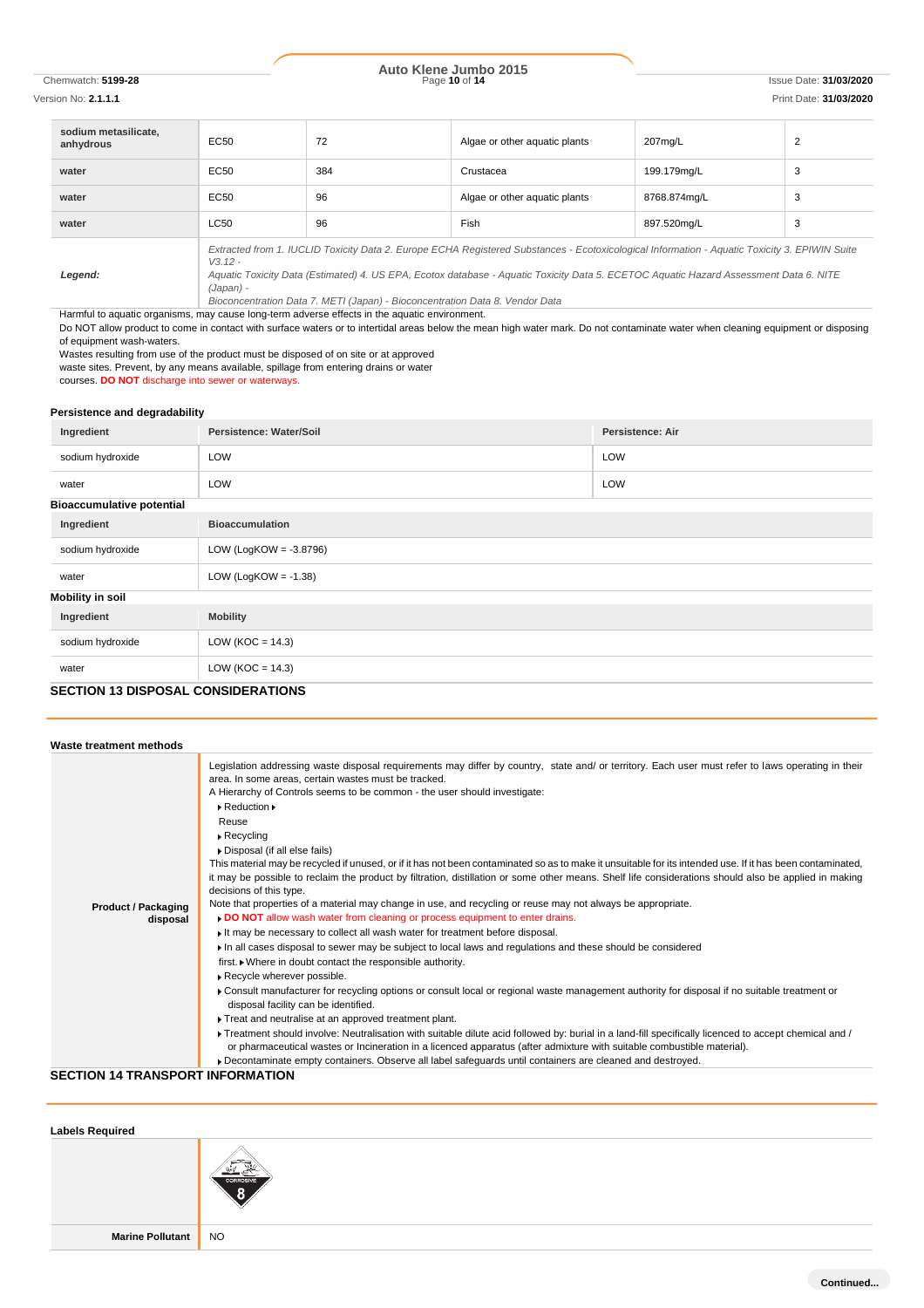# Chemwatch: **5199-28** Page **11** of **14** Issue Date: **31/03/2020 Auto Klene Jumbo 2015**

Version No: **2.1.1.1** Print Date: **31/03/2020**

| <b>HAZCHEM</b>                       | 2R                                                      |  |  |
|--------------------------------------|---------------------------------------------------------|--|--|
| Land transport (ADG)                 |                                                         |  |  |
| <b>UN number</b>                     | 1719                                                    |  |  |
| Packing group                        | $\mathbf{III}$                                          |  |  |
| UN proper shipping<br>name           | CAUSTIC ALKALI LIQUID, N.O.S.                           |  |  |
| Environmental<br>hazard              | Not Applicable                                          |  |  |
| <b>Transport hazard</b><br>class(es) | 8<br>Class<br>Subrisk  <br>Not Applicable               |  |  |
| Special precautions for<br>user      | Special provisions<br>223 274<br>5L<br>Limited quantity |  |  |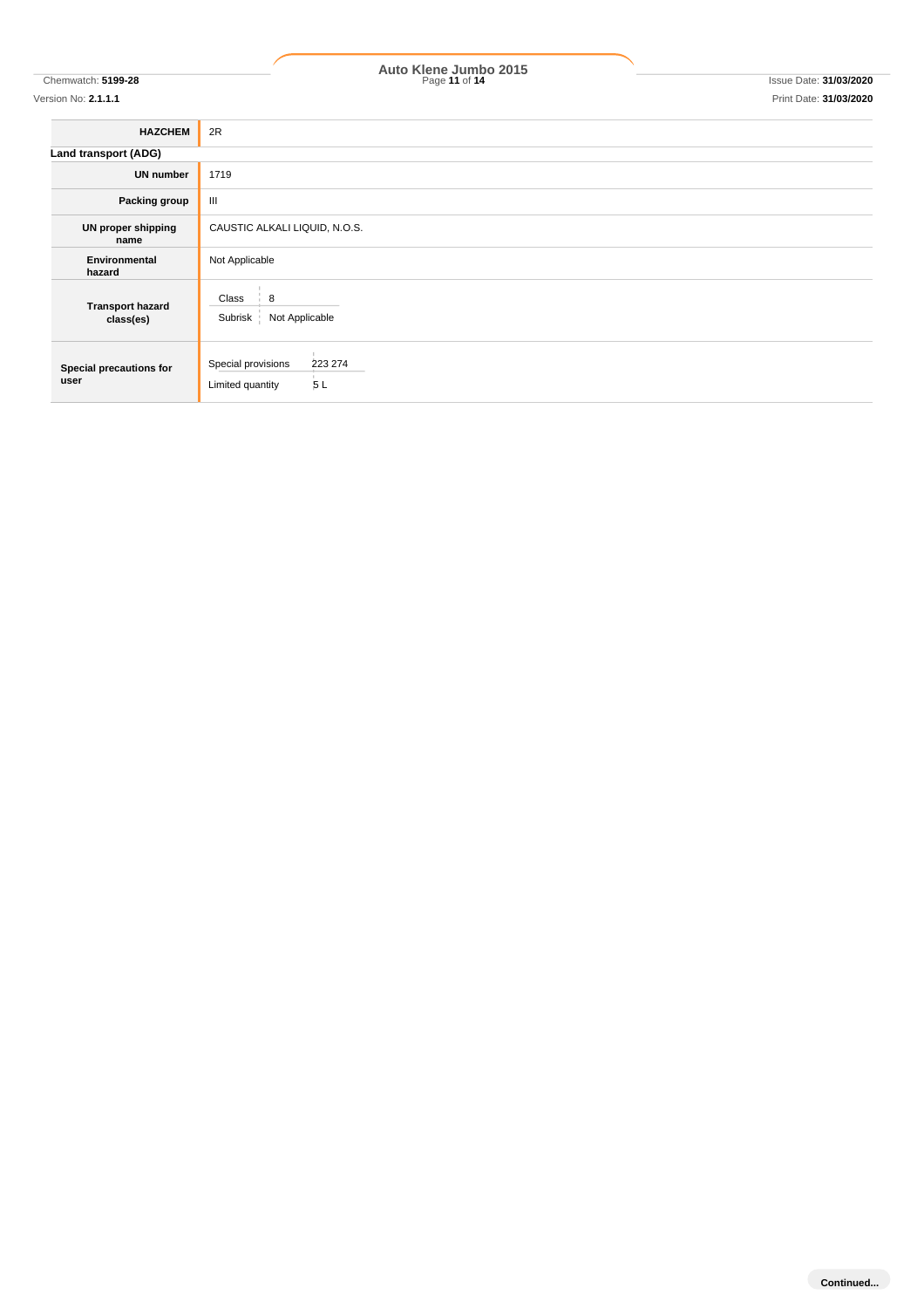# Chemwatch: **5199-28** Page **12** of **14** Issue Date: **31/03/2020 Auto Klene Jumbo 2015**

#### **Air transport (ICAO-IATA / DGR)**

| <b>UN number</b>                     | 1719                                                                                                                                                                                                                                                                                             |                                                     |  |
|--------------------------------------|--------------------------------------------------------------------------------------------------------------------------------------------------------------------------------------------------------------------------------------------------------------------------------------------------|-----------------------------------------------------|--|
| Packing group                        | Ш                                                                                                                                                                                                                                                                                                |                                                     |  |
| <b>UN proper shipping</b><br>name    | Caustic alkali liquid, n.o.s. *                                                                                                                                                                                                                                                                  |                                                     |  |
| <b>Environmental</b><br>hazard       | Not Applicable                                                                                                                                                                                                                                                                                   |                                                     |  |
| <b>Transport hazard</b><br>class(es) | <b>ICAO/IATA Class</b><br>8<br>ICAO / IATA Subrisk<br>Not Applicable<br><b>ERG Code</b><br>8L                                                                                                                                                                                                    |                                                     |  |
| Special precautions for<br>user      | Special provisions<br>Cargo Only Packing Instructions<br>Cargo Only Maximum Qty / Pack<br>Passenger and Cargo Packing Instructions<br>Passenger and Cargo Maximum Qty / Pack<br>Passenger and Cargo Limited Quantity Packing Instructions Y841<br>Passenger and Cargo Limited Maximum Qty / Pack | A3A803<br>856<br>60L<br>852<br>5L<br>1 <sub>L</sub> |  |
| Sea transport (IMDG-Code / GGVSee)   |                                                                                                                                                                                                                                                                                                  |                                                     |  |
| <b>UN number</b>                     | 1719                                                                                                                                                                                                                                                                                             |                                                     |  |
| Packing group                        | Ш                                                                                                                                                                                                                                                                                                |                                                     |  |
| UN proper shipping<br>name           | CAUSTIC ALKALI LIQUID, N.O.S.                                                                                                                                                                                                                                                                    |                                                     |  |
| Environmental<br>hazard              | Not Applicable                                                                                                                                                                                                                                                                                   |                                                     |  |
| <b>Transport hazard</b><br>class(es) | <b>IMDG Class</b><br>8<br><b>IMDG Subrisk</b><br>Not Applicable                                                                                                                                                                                                                                  |                                                     |  |
| Special precautions for<br>user      | F-A, S-B<br><b>EMS Number</b><br>223 274<br>Special provisions<br>5L<br><b>Limited Quantities</b>                                                                                                                                                                                                |                                                     |  |

**Transport in bulk according to Annex II of MARPOL and the IBC code**

Not Applicable

#### **SECTION 15 REGULATORY INFORMATION**

#### **Safety, health and environmental regulations / legislation specific for the substance or mixture**

**SODIUM HYDROXIDE(1310-73-2) IS FOUND ON THE FOLLOWING REGULATORY LISTS**

Australia Exposure Standards Australia Hazardous Substances Information System - Consolidated Lists Australia Inventory of Chemical Substances (AICS)

## SODIUM METASILICATE, ANHYDROUS(6834-92-0) IS FOUND ON THE FOLLOWING REGULATORY LISTS

Australia Hazardous Substances Information System - Consolidated Lists Australia Inventory of Chemical Substances (AICS)

#### **QUATERNARY COCOAMINE DIMETHYL SULFATE, ETHOXYLATED(68989-03-7) IS FOUND ON THE FOLLOWING REGULATORY LISTS**

Australia Inventory of Chemical Substances (AICS)

#### **WATER(7732-18-5) IS FOUND ON THE FOLLOWING REGULATORY LISTS**

Australia Inventory of Chemical Substances (AICS)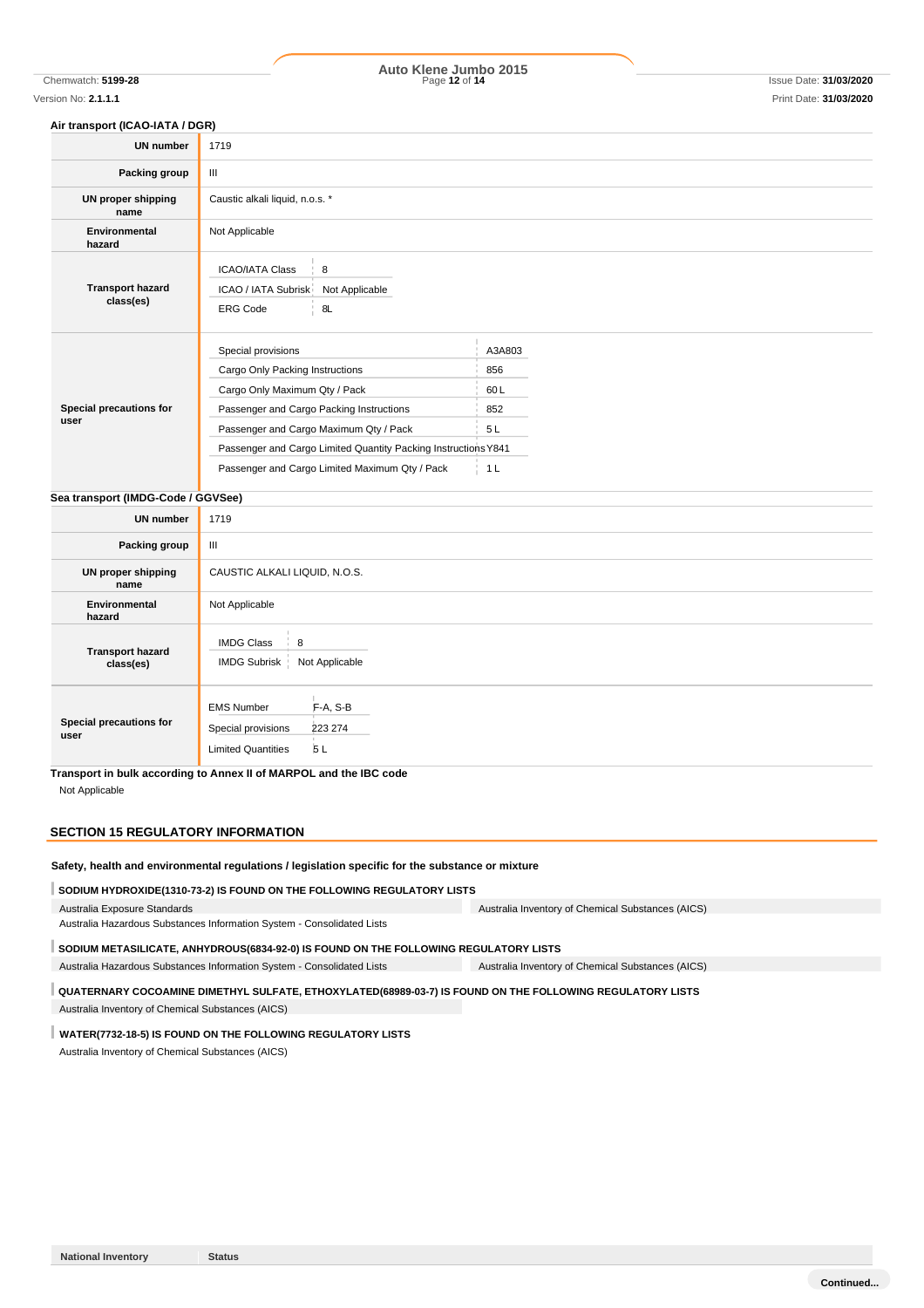| Version No: 2.1.1.1                     | Print Date: 31/03/2020                                                                                                                                                                       |
|-----------------------------------------|----------------------------------------------------------------------------------------------------------------------------------------------------------------------------------------------|
| Australia - AICS                        | Y                                                                                                                                                                                            |
| Canada - DSL                            | Y                                                                                                                                                                                            |
| Canada - NDSL                           | N (quaternary cocoamine dimethyl sulfate, ethoxylated; water; sodium metasilicate, anhydrous; sodium hydroxide)                                                                              |
| China - IECSC                           | Y                                                                                                                                                                                            |
| Europe - EINEC / ELINCS /<br><b>NLP</b> | N (quaternary cocoamine dimethyl sulfate, ethoxylated)                                                                                                                                       |
| Japan - ENCS                            | N (quaternary cocoamine dimethyl sulfate, ethoxylated; water)                                                                                                                                |
| Korea - KECI                            | Y                                                                                                                                                                                            |
| New Zealand - NZIoC                     | Y                                                                                                                                                                                            |
| Philippines - PICCS                     | N (quaternary cocoamine dimethyl sulfate, ethoxylated)                                                                                                                                       |
| USA - TSCA                              | Υ                                                                                                                                                                                            |
| Legend:                                 | $Y = All$ ingredients are on the inventory<br>$N = Not$ determined or one or more ingredients are not on the inventory and are not exempt from listing(see specific ingredients in brackets) |

#### **SECTION 16 OTHER INFORMATION**

#### **Other information**

#### **Ingredients with multiple cas numbers**

| Name                                                     | <b>CAS No</b>                        |
|----------------------------------------------------------|--------------------------------------|
| sodium hydroxide                                         | 12200-64-5, 1310-73-2                |
| cocoamine<br>quaternary<br>dimethyl sulfate, ethoxylated | 197664-72-5, 307315-38-4, 68989-03-7 |

Classification of the preparation and its individual components has drawn on official and authoritative sources as well as independent review by the Chemwatch Classification committee using available literature references.

A list of reference resources used to assist the committee may be found at:

www.chemwatch.net

The SDS is a Hazard Communication tool and should be used to assist in the Risk Assessment. Many factors determine whether the reported Hazards are Risks in the workplace or other settings. Risks may be determined by reference to Exposures Scenarios. Scale of use, frequency of use and current or available engineering controls must be considered.